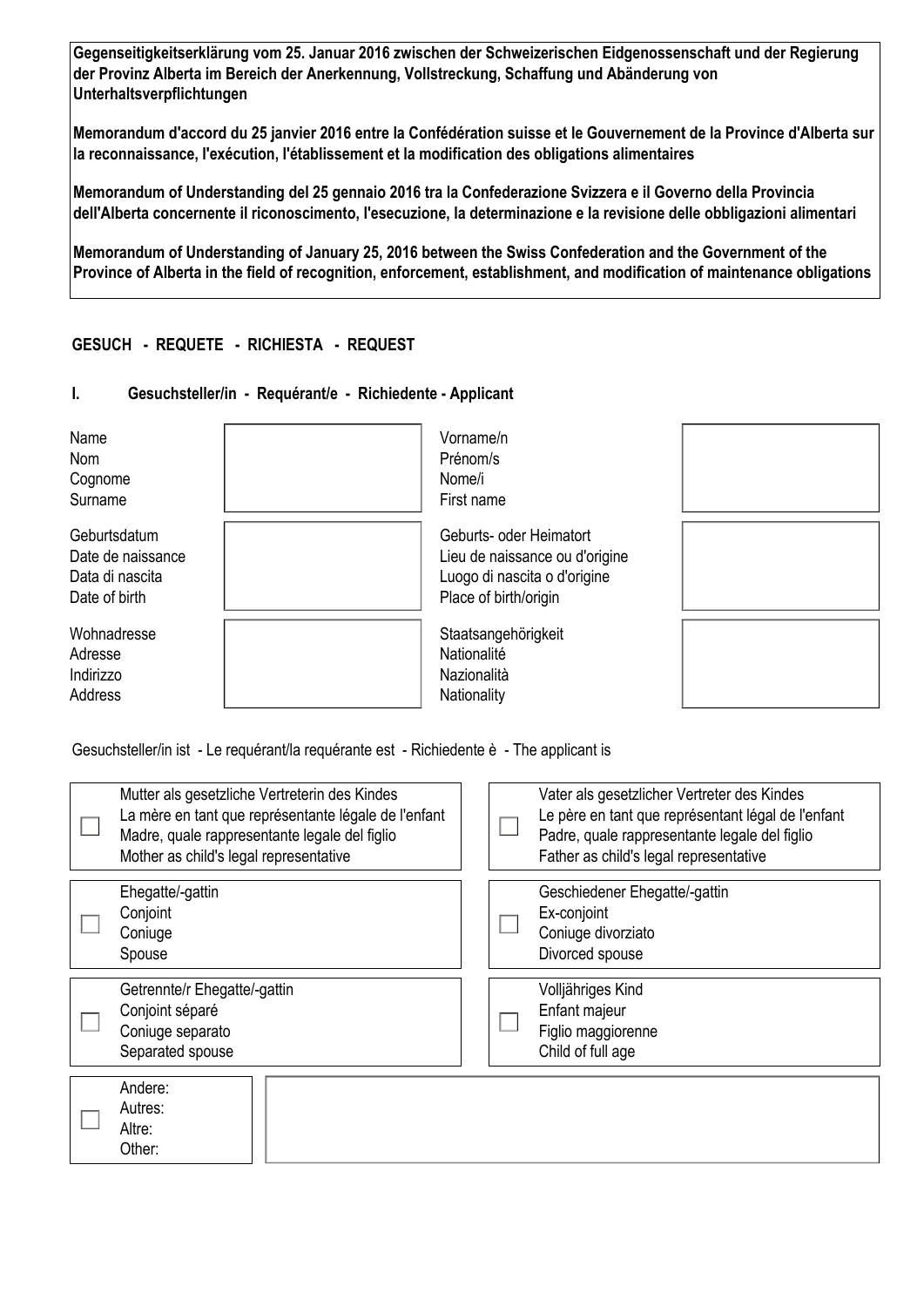#### Seite 2 von 4

Unterhaltsberechtigt ist/sind - Ayant(s) droit - Avente/i diritto agli alimenti è/sono - Person(s) entitled to maintenance is/are

| Kind/er<br>Enfant/s<br>Figli/figlio<br>Child                                          |  | Ehegatte/-gattin<br>Conjoint<br>Coniuge<br>Spouse                                       |
|---------------------------------------------------------------------------------------|--|-----------------------------------------------------------------------------------------|
| Geschiedener Ehegatte/-gattin<br>Ex-conjoint<br>Coniuge divorziato<br>Divorced spouse |  | Getrennte/r Ehegatte/-gattin<br>Conjoint séparé<br>Coniuge separato<br>Separated spouse |
| Andere:<br>Autres:<br>Altre:<br>Other:                                                |  |                                                                                         |

Angaben zu der/den unterhaltsberechtigten Person/en - Informations sur les ayants droit - Dati avente/i diritto agli alimenti - Details of person(s) entitled to maintenance

| Geburtsdatum | Beruf oder Ausbildungsstand<br>Profession ou formation en cours |
|--------------|-----------------------------------------------------------------|
|              | Professione o formazione in corso                               |
|              | Occupation or studies/professional training pursued             |
|              |                                                                 |
|              |                                                                 |
|              |                                                                 |
|              |                                                                 |
|              |                                                                 |
|              |                                                                 |
|              |                                                                 |
|              |                                                                 |
|              |                                                                 |
|              | Date de naissance<br>Data di nascita<br>Date of birth           |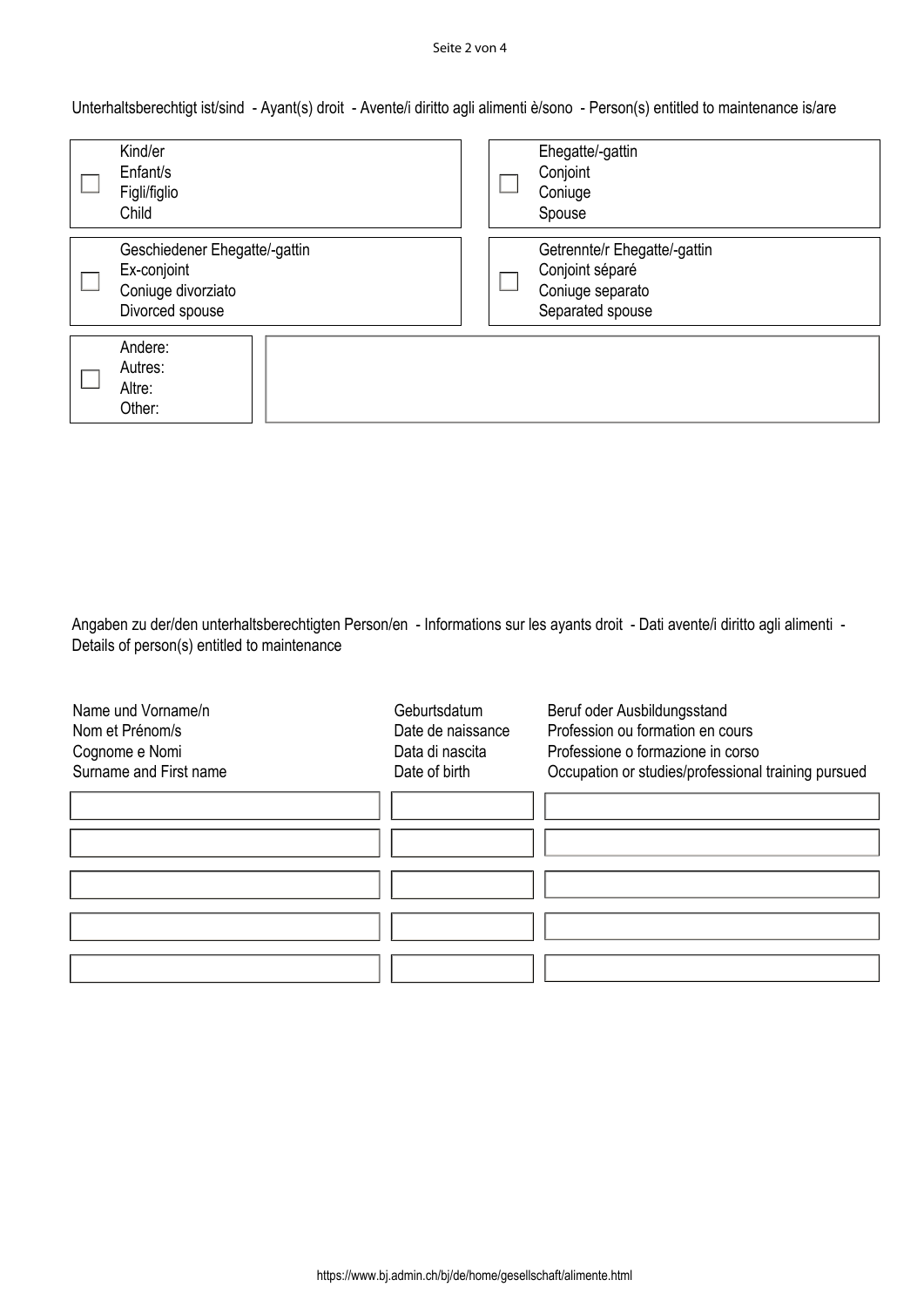# **II. Schuldner/in - Débiteur/débitrice - Debitore/debitrice - Debtor**

| Name<br>Nom<br>Cognome<br>Surname                                     | Vorname/n<br>Prénom/s<br>Nome/i<br>First name                                                                      |  |
|-----------------------------------------------------------------------|--------------------------------------------------------------------------------------------------------------------|--|
| Geburtsdatum<br>Date de naissance<br>Data di nascita<br>Date of birth | Geburts- oder Heimatort<br>Lieu de naissance ou d'origine<br>Luogo di nascita o d'origine<br>Place of birth/origin |  |
| Staatsangehörigkeit<br>Nationalité<br>Nazionalità<br>Nationality      |                                                                                                                    |  |
| Wohnadresse<br>Adresse<br>Indirizzo<br>Address                        | <b>Staat</b><br>Etat<br>Stato<br><b>State</b>                                                                      |  |
| <b>Beruf</b><br>Profession<br>Professione<br>Occupation               |                                                                                                                    |  |
| Arbeitgeber/in<br>Employeur<br>Datore di lavoro<br>Employer           |                                                                                                                    |  |

# **III. Weitere Angaben für die Empfangsstelle - Autres indications pour l'institution intermédiaire - Altre indicazione per l'istituzione intermediaria - Further details for the receiving agency**

| Rechtstitel, auf den/die sich das Gesuch stützt<br>Titre juridique sur lequel est basé la requête<br>Titolo/i giuridico/i su cui si basa la richiesta<br>Title on which application is based |                 |                          |
|----------------------------------------------------------------------------------------------------------------------------------------------------------------------------------------------|-----------------|--------------------------|
| Hat der/die Schuldner/in Zahlungen geleistet?<br>Le débiteur/la débitrice a-t-il/elle effectué des versements?<br>Il debitore ha effettuato pagamenti?                                       | Ja<br>Oui<br>Si | <b>Nein</b><br>Non<br>No |

Yes

No

Has the debtor made payments?